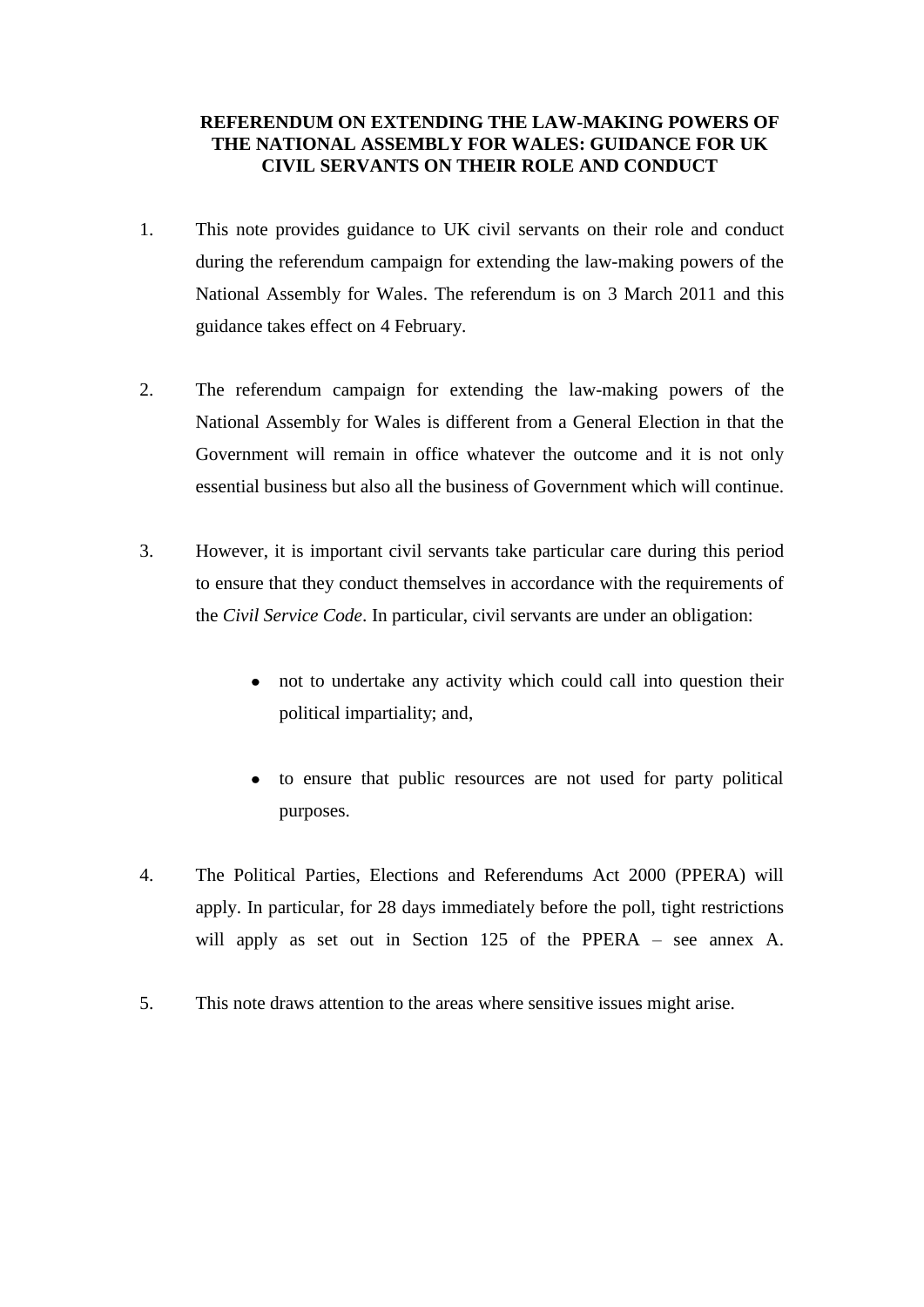# **General Principles**

- 6. During the referendum period, the following general principles should be observed:
	- a) particular care should be taken over the use of official resources, including publicity, relating to ministerial and departmental announcements which could have a bearing on the referendum campaign;
	- b) Special care should be taken in respect of paid publicity campaigns, as tight restrictions will apply as set out in PPERA; and,
	- c) There should be even-handedness in meeting information requests from the different political parties and campaigning groups.

# **REFERENDUM CAMPAIGN**

# **Dealing with Enquiries and Requests for Information**

- 7. Officials should be ready to explain the Government's position on behalf of Ministers in response to enquiries. Requests from or on behalf of campaigners should be treated urgently – the aim should be to respond as quickly as possible. Essentially this means that all (written, telephone and e-mail) queries should be dealt with promptly, using wherever possible, factual information or material already in the public domain. In line with the Government's position of neutrality on this issue, no view should be offered on the merits of different positions being taken by others in the campaign.
- 8. Enquiries from the media should be handled by Departmental Press Officers.

# **Official Information**

9. Those with a vote in the referendum should have access to accurate information explaining the proposals on which they are being asked to decide.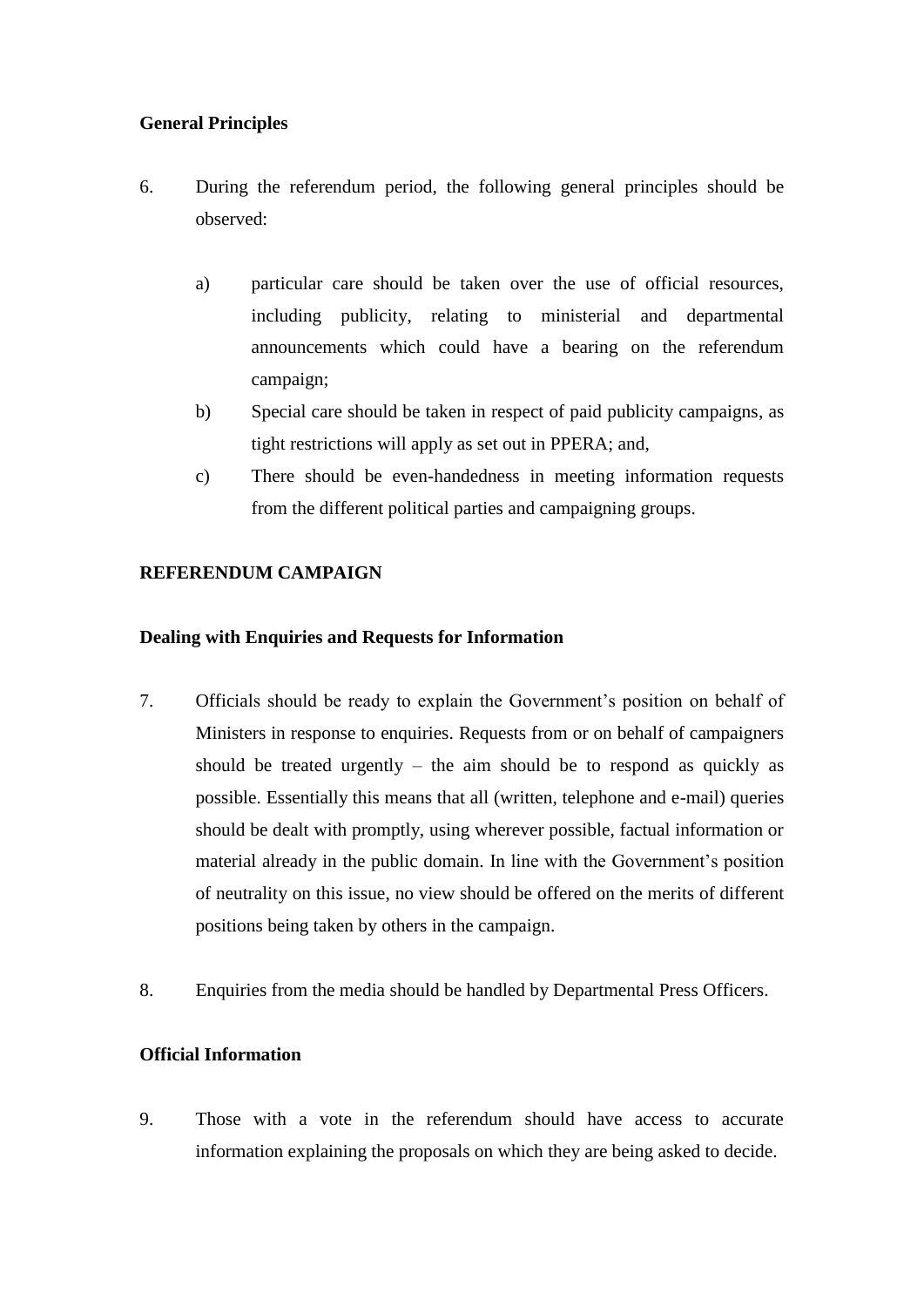### **Support to Ministers**

10. Civil servants should continue to provide support – briefing and speeches - to Ministers for any official visits or attendance at conferences etc. Civil servants should, in the normal way, take care not to act in a way which risks calling into question their political impartiality.

# **Period between the announcement of the Welsh referendum and the start of the 28 day campaign period**

- 11. During this period, the Political Parties, Elections and Referendums Act imposes restrictions on expenditure of the political parties or others campaigning on the referendum. It is important therefore that during this period, civil servants take particular care relating to ministerial announcements and paid publicity to avoid any criticism that official resources are being used for party political purposes.
- 12. During this period civil servants who work for the Welsh Assembly Government will be following further restrictions on their activities, in line with those outlined below for UK Civil Servants during the 28 day campaign period.

### **During the 28 day campaign period**

13. There are very tight restrictions on Government publicity during this period – see annex A. Essentially, Government Departments, local authorities and NDPBs are prohibited from publishing material about the referendum in the 28 day period ending with the date of the poll. During this period, the Electoral Commission will be running a campaign to encourage people to vote. There are no restrictions on the freedom of speech of Ministers in this period, but political parties have to observe financial limits imposed on their total referendum campaigning expenditure.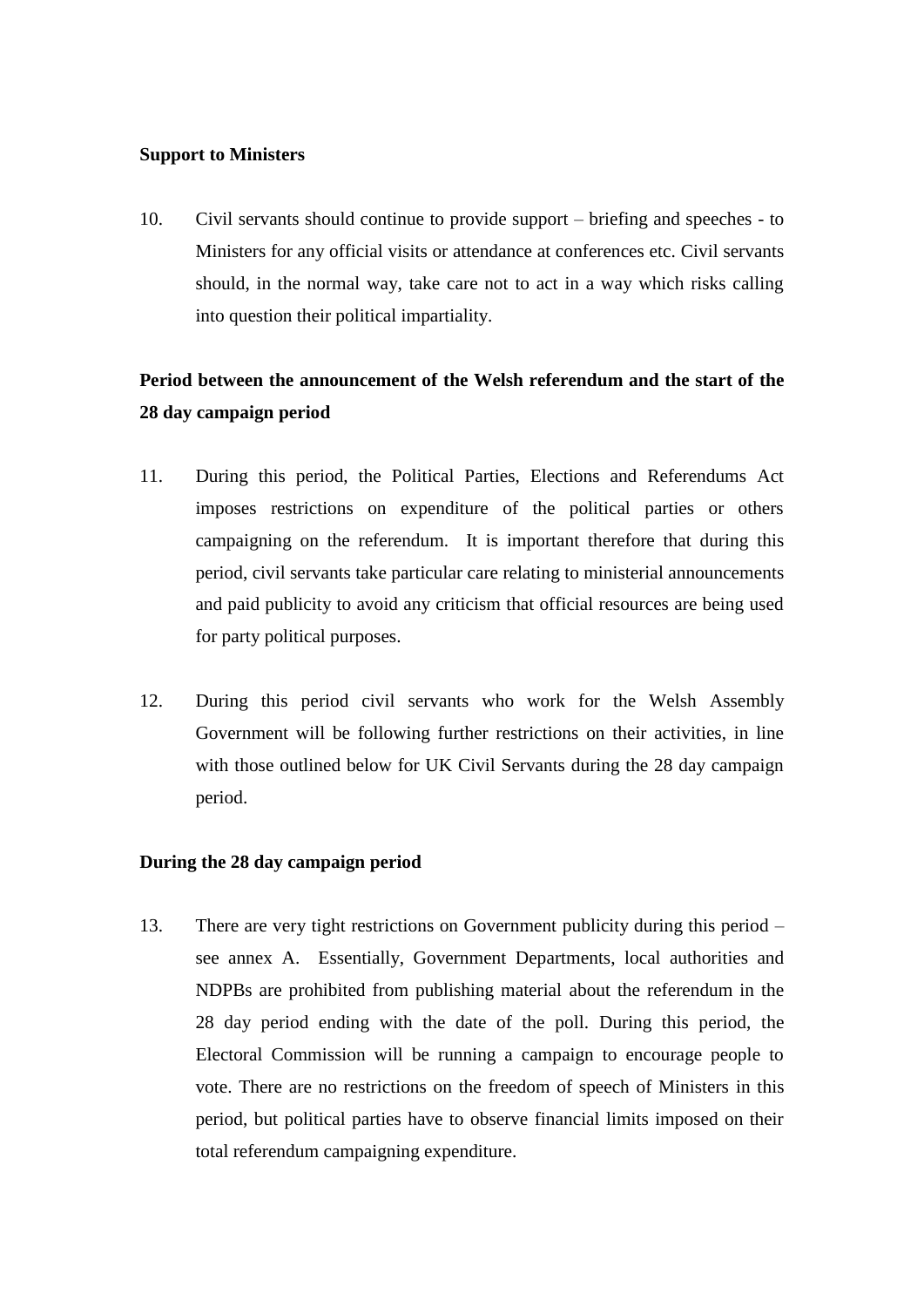### **Civil servants' participation in the campaign as private individuals**

14. Political activity associated with this referendum campaign falls within the definition of national political activity. Separate guidance at annex B sets out the key principles to be observed by those civil servants who have been given permission to participate – in a private capacity – in political activities in support of these elections.

### **Special Advisers**

- 15. Special advisers will continue to provide advice and support to Ministers, including political advice, in line with *Code of Conduct for Special Advisers*. They may not take an active part in the referendum campaign while remaining in post and should not, for example, speak at public meetings or accompany Ministers to engagements which are related to the referendum campaign. They must not use official resources, including their own time at work, on referendum related activity. Special advisers who wish to speak or campaign in public on the subject matter of the referendum; express views on it in letters to the press, or in books, articles or leaflets; or canvass voters in person, will need to resign their appointment.
- 16. However, in the individual's own time, outside of office hours and not on Government property, special advisers may provide support activities such as stuffing envelopes, liaison with the Party and contributing to the drafting of speeches. The key principle in considering whether specific activity would be appropriate is to avoid a special adviser being publicly identifiable as supporting a particular position in the campaign.
- 17. Further guidance is set out in the *Code of Conduct for Special Advisers*.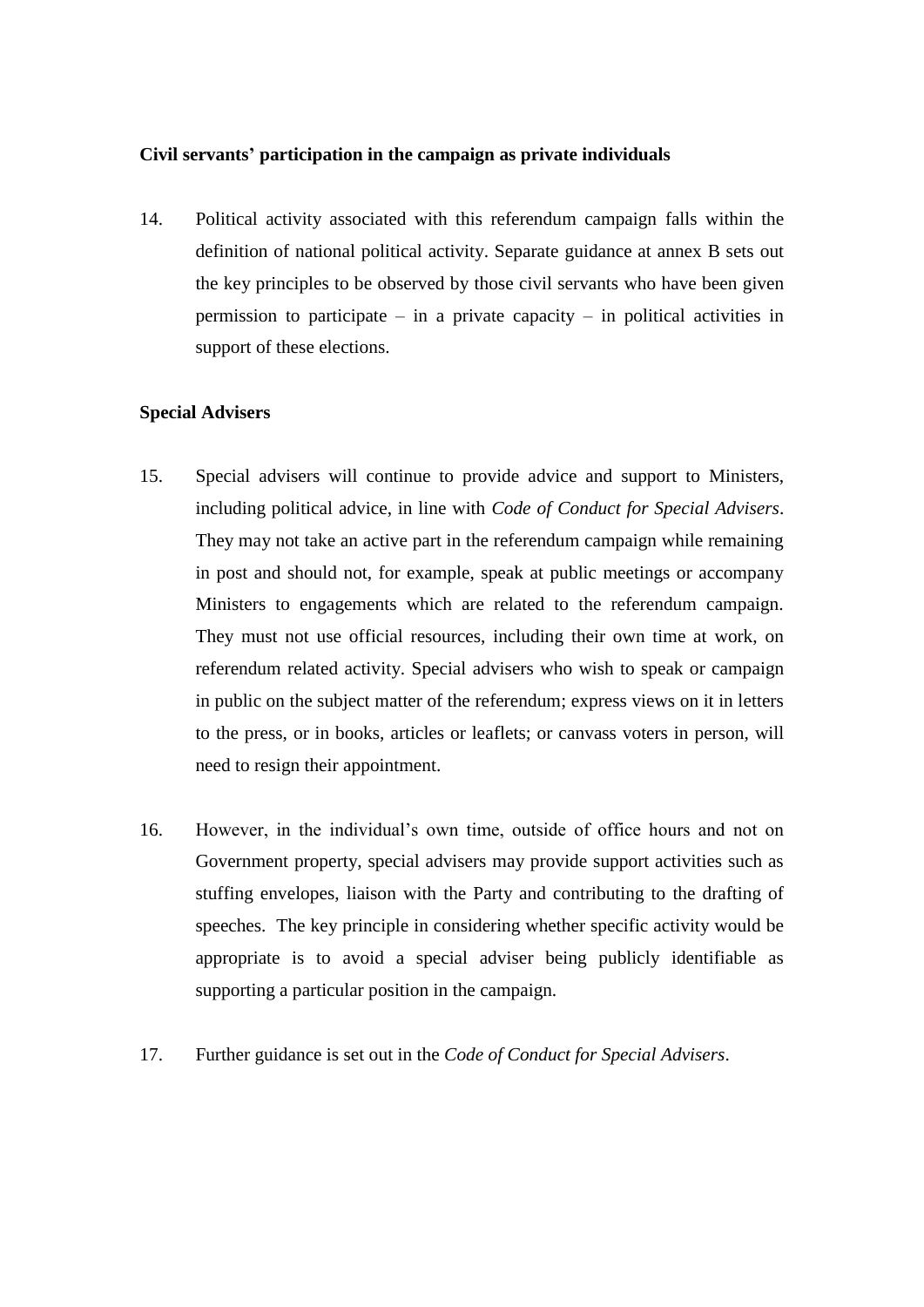# **Non-Departmental Public Bodies**

18. NDPBs spend public money and make public announcements, use Government property and can employ civil servants. They shall therefore observe this guidance during the Referendum campaign.

CABINET OFFICE February 2011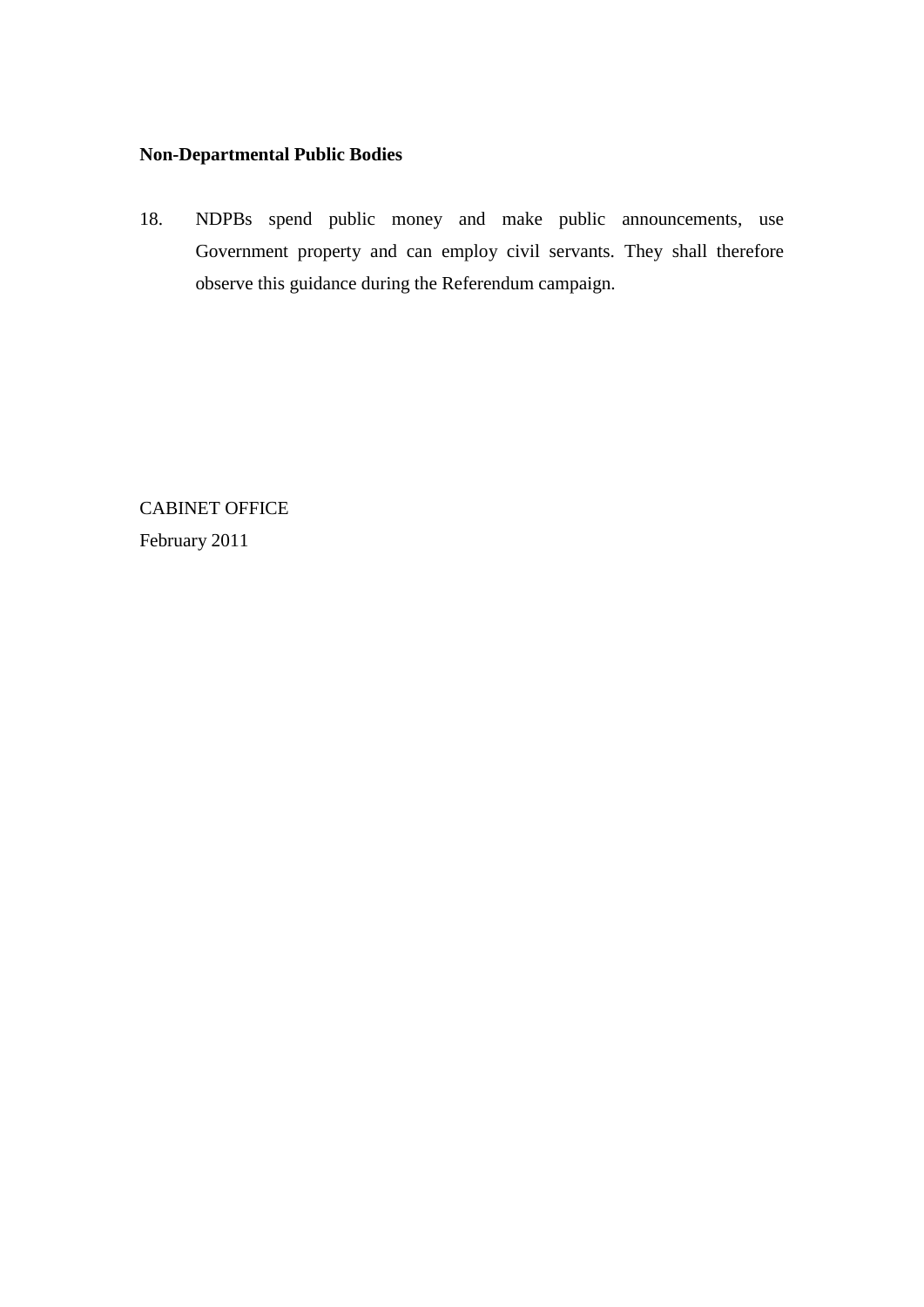## **ANNEX A**

# **EXTRACT FROM THE POLITICAL PARTIES, ELECTIONS AND REFERENDUMS ACT**

### **Chapter III**

#### **Controls on publications**

125.(1) This section applies to any material which  $-$ 

- (a) provides general information about a referendum to which this Part applies;
- (b) deals with any of the issues raised by any questions on which such a referendum is being held;
- (c) puts any arguments for or against any particular answer to any such question; or
- (d) is designed to encourage voting at such a referendum.
- (2) Subject to subsection (3), no material to which this section applies shall be published during the relevant period by or on behalf of –
	- (a) any Minister of the Crown, government department or local authority; or
	- (b) any other person or body whose expenses are defrayed wholly or mainly out of public funds or by any local authority.
- (3) Subsection (2) does not apply to  $-$ 
	- (a) material made available to persons in response to specific requests for information or to persons specifically seeking access to it;
	- (b) anything done by or on behalf of the Commission or a person or body designated under section 108 (designation of organisations to whom assistance is available);
	- (c) the publication of information relating to the holding of the poll; or
	- (d) the issue of press notices;

and subsection  $(2)(b)$  shall not be taken as applying to the British Broadcasting Corporation or Sianel Pedwar Cymru.

(4) In this section –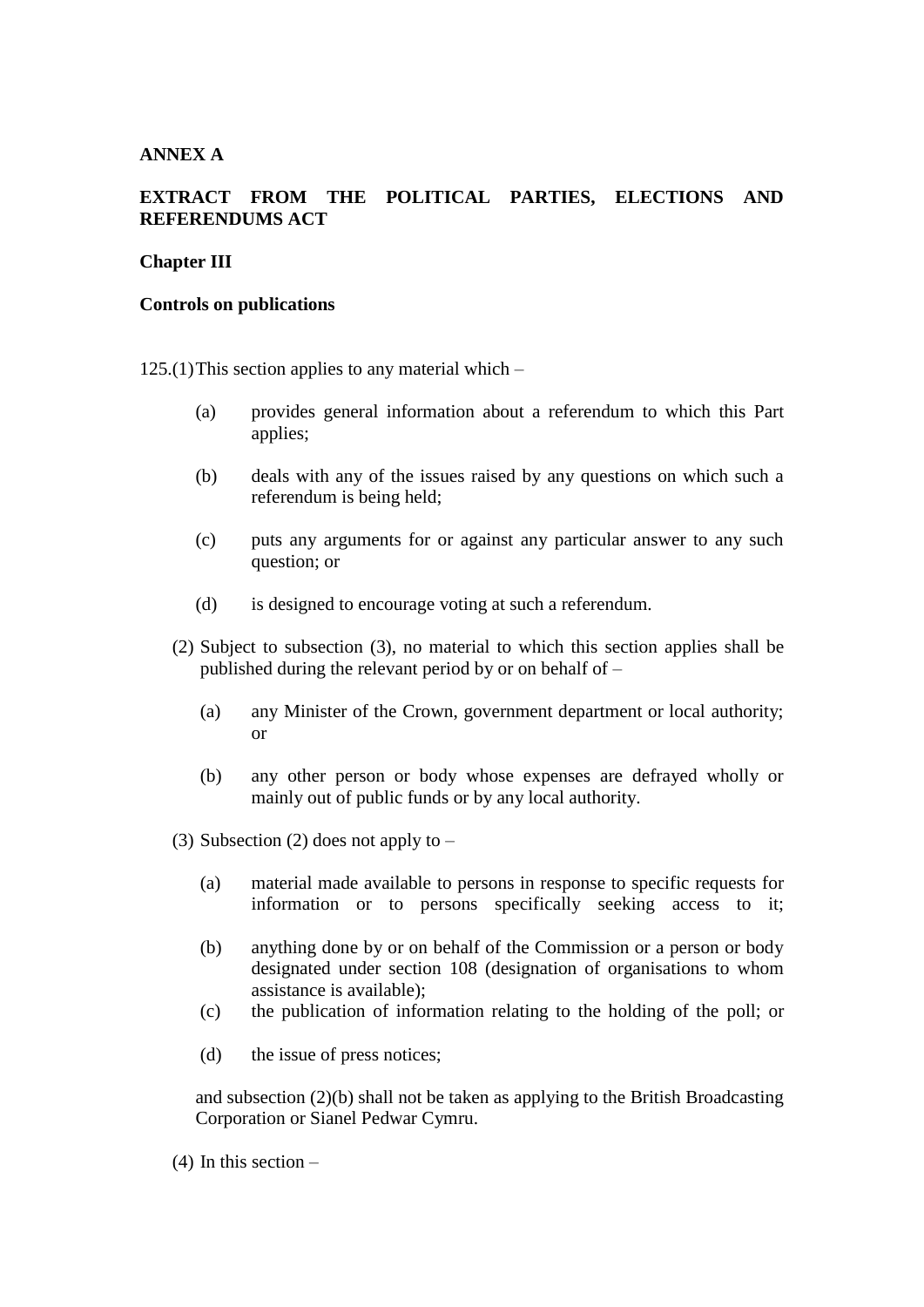- (a) "publish" means make available to the public at large, or any section of the public, in whatever form and by whatever means (and "publication" shall be construed accordingly);
- (b) "the relevant period", in relation to a referendum, means the period of 28 days ending with the date of the poll.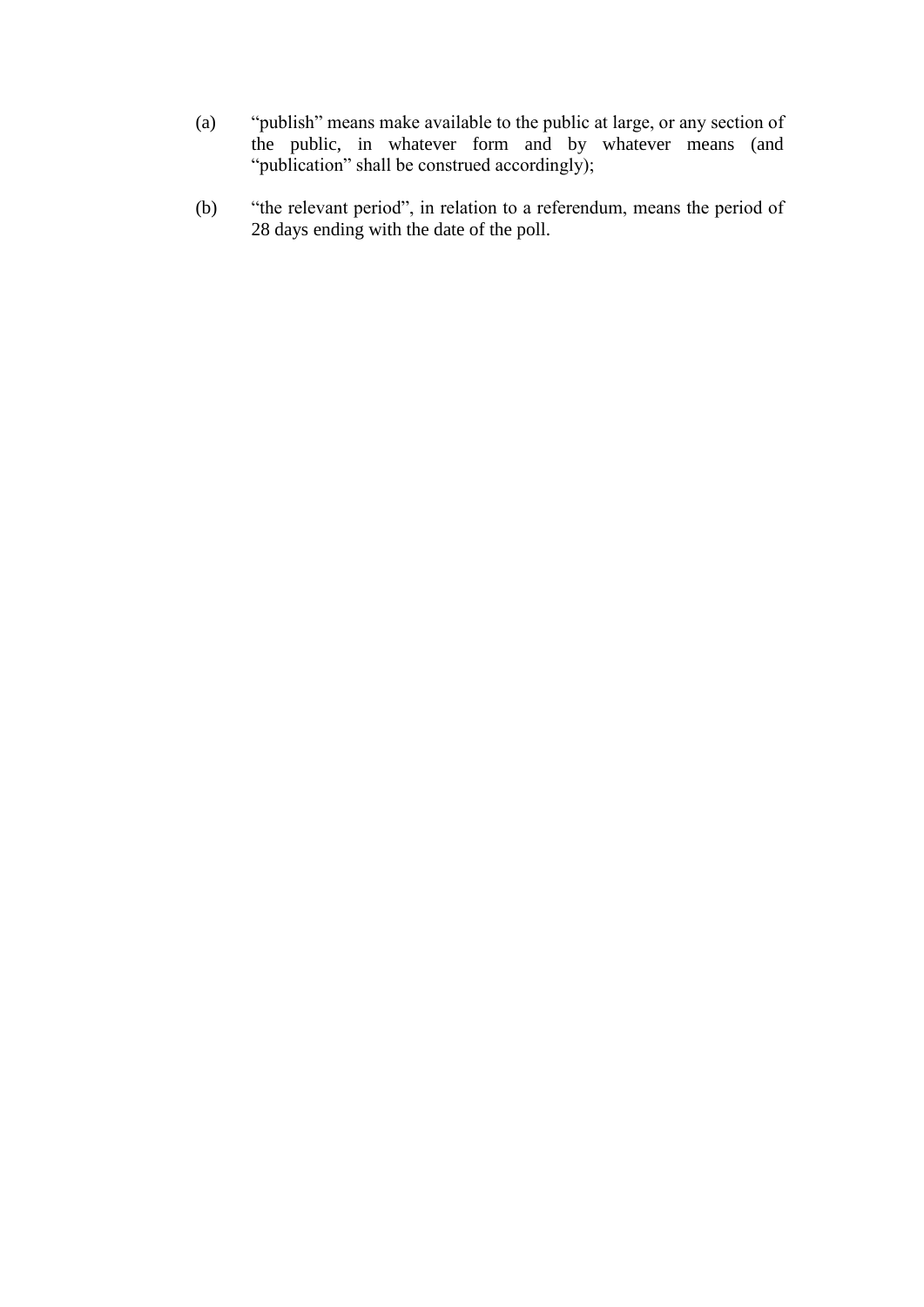# **ANNEX B**

# **REFERENDUM ON EXTENDING THE LAW-MAKING POWERS OF THE NATIONAL ASSEMBLY FOR WALES: GUIDANCE FOR CIVIL SERVANTS, INCLUDING SPECIAL ADVISERS, ON THEIR INVOLVEMENT IN POLITICAL ACTIVITIES**

### **Purpose**

- 1. This note provides guidance to civil servants, including special advisers, on involvement – in a private capacity – in political activities relating to the referendum on extending the law-making powers of the National Assembly for Wales. This guidance also applies to those employed in NDPBs.
- 2. Civil servants wishing to take part in a private capacity in political activities associated with this referendum will need to take special care to avoid being dragged into party political controversy, which could call their future impartiality – or the impartiality of the Civil Service – into question.

### **The Rules**

## **Civil Servants' participation in the Referendum Campaign for extending the law-making powers of the National Assembly for Wales**

- 3. For the purposes of these rules the Civil Service is divided into three groups:
	- (i) the "politically free" industrial and non-office grades;

(ii) the "politically restricted" – members of the Senior Civil Service, civil servants in Grades 6 and 7 (or departmental equivalents) plus members of the Fast Stream Development Programme; and,

- (iii) the "intermediate group" all other civil servants.
- 4. Civil servants in the politically restricted group are not permitted to take part in campaigning for extending the law-making powers of the National Assembly for Wales. Civil servants in the intermediate group must seek permission to participate in such activities unless they are in a grade or areas of work that has already been given permission to do so by way of a specific mandate from their department or agency. If in any doubt, please contact your Personnel Officer. Civil Servants in the politically free group do not need to seek permission to participate in campaigning.
- 5. In deciding whether or not to grant staff in the politically restricted or intermediate group permission to take part in political activities relating to the referendum campaign for extending the law-making powers of the National Assembly for Wales, Departments and Agencies must apply the following guidelines. Permission should normally be: